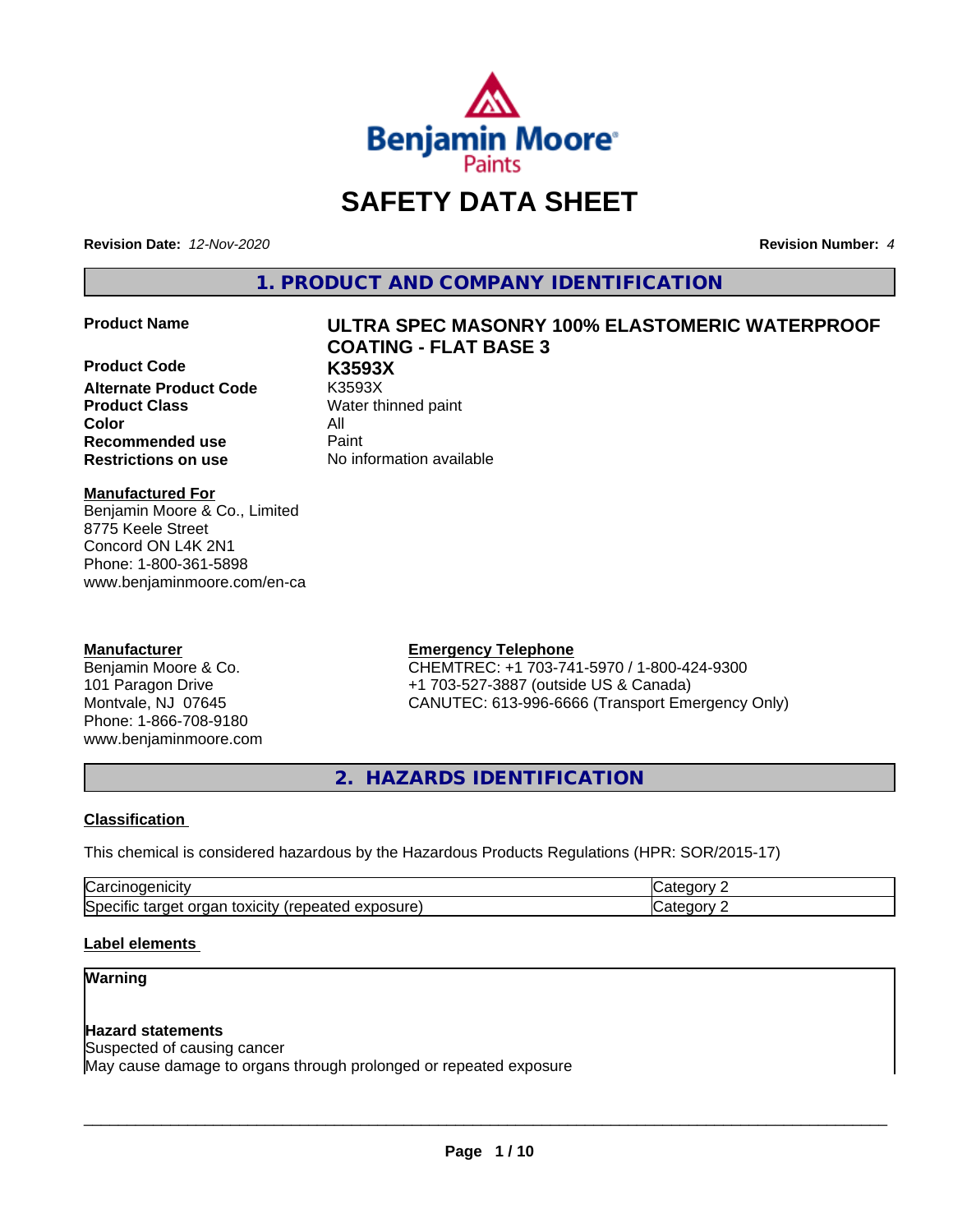

**Appearance** liquid **CODO** *Appearance liquid* **Odor**  *CODO CODO* **<b>***CODO CODO CODO CODO CODO CODO CODO CODO CODO CODO CODO CODO CODO CODO CODO CODO CODO* 

#### **Precautionary Statements - Prevention**

Obtain special instructions before use Do not handle until all safety precautions have been read and understood Use personal protective equipment as required Do not breathe dust/fume/gas/mist/vapors/spray

#### **Precautionary Statements - Response**

IF exposed or concerned: Get medical advice/attention

#### **Precautionary Statements - Storage**

Store locked up

#### **Precautionary Statements - Disposal**

Dispose of contents/container to an approved waste disposal plant

#### **Other information**

No information available

 **WARNING:** This product contains isothiazolinone compounds at levels of <0.1%. These substances are biocides commonly found in most paints and a variety of personal care products as a preservative. Certain individuals may be sensitive or allergic to these substances, even at low levels.

#### **3. COMPOSITION INFORMATION ON COMPONENTS**

| <b>Chemical name</b> | <b>CAS No.</b> | Weight-%      | Hazardous Material<br>Information Review Act date exemption granted<br>registry number<br>(HMIRA registry $#$ ) | Date HMIRA filed and<br>(if applicable) |
|----------------------|----------------|---------------|-----------------------------------------------------------------------------------------------------------------|-----------------------------------------|
| Nepheline syenite    | 37244-96-5     | $10 - 30\%$   |                                                                                                                 |                                         |
| Titanium dioxide     | 13463-67-7     | - 5%          |                                                                                                                 |                                         |
| Ethylene glycol      | $107 - 21 - 1$ | $-5%$         |                                                                                                                 |                                         |
| Silica, mica         | 12001-26-2     | $-5%$         |                                                                                                                 |                                         |
| Zinc oxide           | 1314-13-2      | $0.5 - 1\%$   |                                                                                                                 |                                         |
| Diphenyl ketone      | 119-61-9       | $0.1 - 0.25%$ |                                                                                                                 |                                         |

\*The exact percentage (concentration) of composition has been withheld as a trade secret

#### **4. FIRST AID MEASURES**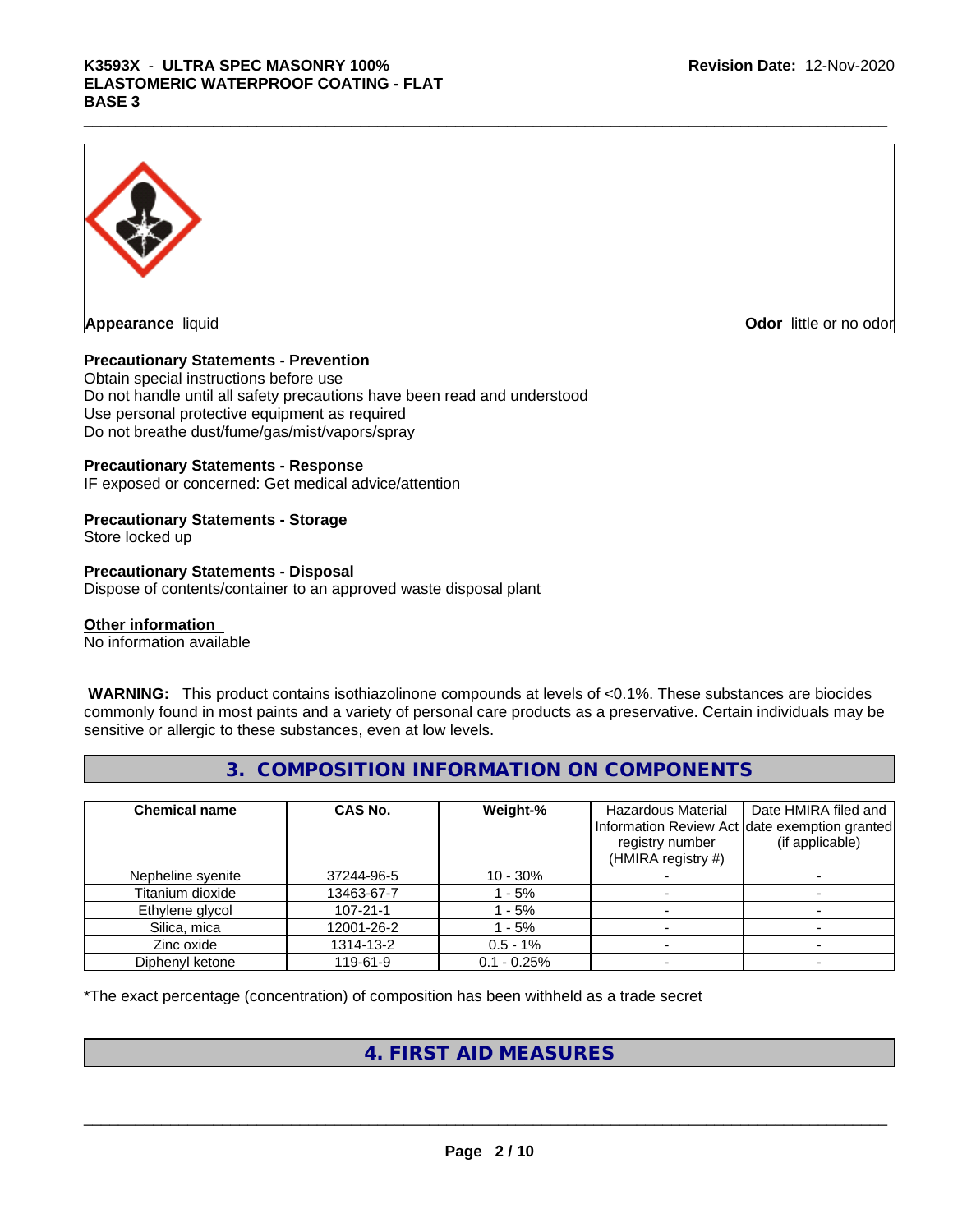| <b>General Advice</b>                  | For further assistance, contact your local Poison Control<br>Center.                                                                                                                                                            |
|----------------------------------------|---------------------------------------------------------------------------------------------------------------------------------------------------------------------------------------------------------------------------------|
| <b>Eye Contact</b>                     | Rinse thoroughly with plenty of water for at least 15<br>minutes and consult a physician.                                                                                                                                       |
| <b>Skin Contact</b>                    | Wash off immediately with soap and plenty of water while<br>removing all contaminated clothes and shoes.                                                                                                                        |
| <b>Inhalation</b>                      | Move to fresh air. If symptoms persist, call a physician.                                                                                                                                                                       |
| Ingestion                              | Clean mouth with water and afterwards drink plenty of<br>water. Call a POISON CENTER or doctor/physician if<br>exposed or you feel unwell. If large quantities of this<br>material are swallowed, call a physician immediately. |
| <b>Most Important Symptoms/Effects</b> | None known.                                                                                                                                                                                                                     |
| <b>Notes To Physician</b>              | Treat symptomatically.                                                                                                                                                                                                          |

**5. FIRE-FIGHTING MEASURES**

| <b>NFPA</b><br>Health: 1                                                         | <b>Flammability: 0</b>                                                                                                                       | <b>Instability: 0</b>                                                                                      | <b>Special: Not Applicable</b> |  |
|----------------------------------------------------------------------------------|----------------------------------------------------------------------------------------------------------------------------------------------|------------------------------------------------------------------------------------------------------------|--------------------------------|--|
| Lower flammability limit:<br><b>Upper flammability limit:</b>                    |                                                                                                                                              | Not applicable<br>Not applicable                                                                           |                                |  |
| <b>Flammability Limits In Air</b>                                                |                                                                                                                                              |                                                                                                            |                                |  |
| <b>Flash Point Data</b><br>Flash point (°F)<br>Flash Point (°C)<br><b>Method</b> |                                                                                                                                              | Not applicable<br>Not applicable<br>Not applicable                                                         |                                |  |
| Sensitivity to static discharge                                                  |                                                                                                                                              | N <sub>0</sub>                                                                                             |                                |  |
| Sensitivity to mechanical impact                                                 |                                                                                                                                              | No.                                                                                                        |                                |  |
| <b>Specific Hazards Arising From The Chemical</b>                                | Closed containers may rupture if exposed to fire or<br>extreme heat.                                                                         |                                                                                                            |                                |  |
| Protective equipment and precautions for firefighters                            | As in any fire, wear self-contained breathing apparatus<br>pressure-demand, MSHA/NIOSH (approved or equivalent)<br>and full protective gear. |                                                                                                            |                                |  |
| <b>Suitable Extinguishing Media</b>                                              |                                                                                                                                              | Use extinguishing measures that are appropriate to local<br>circumstances and the surrounding environment. |                                |  |
|                                                                                  |                                                                                                                                              |                                                                                                            |                                |  |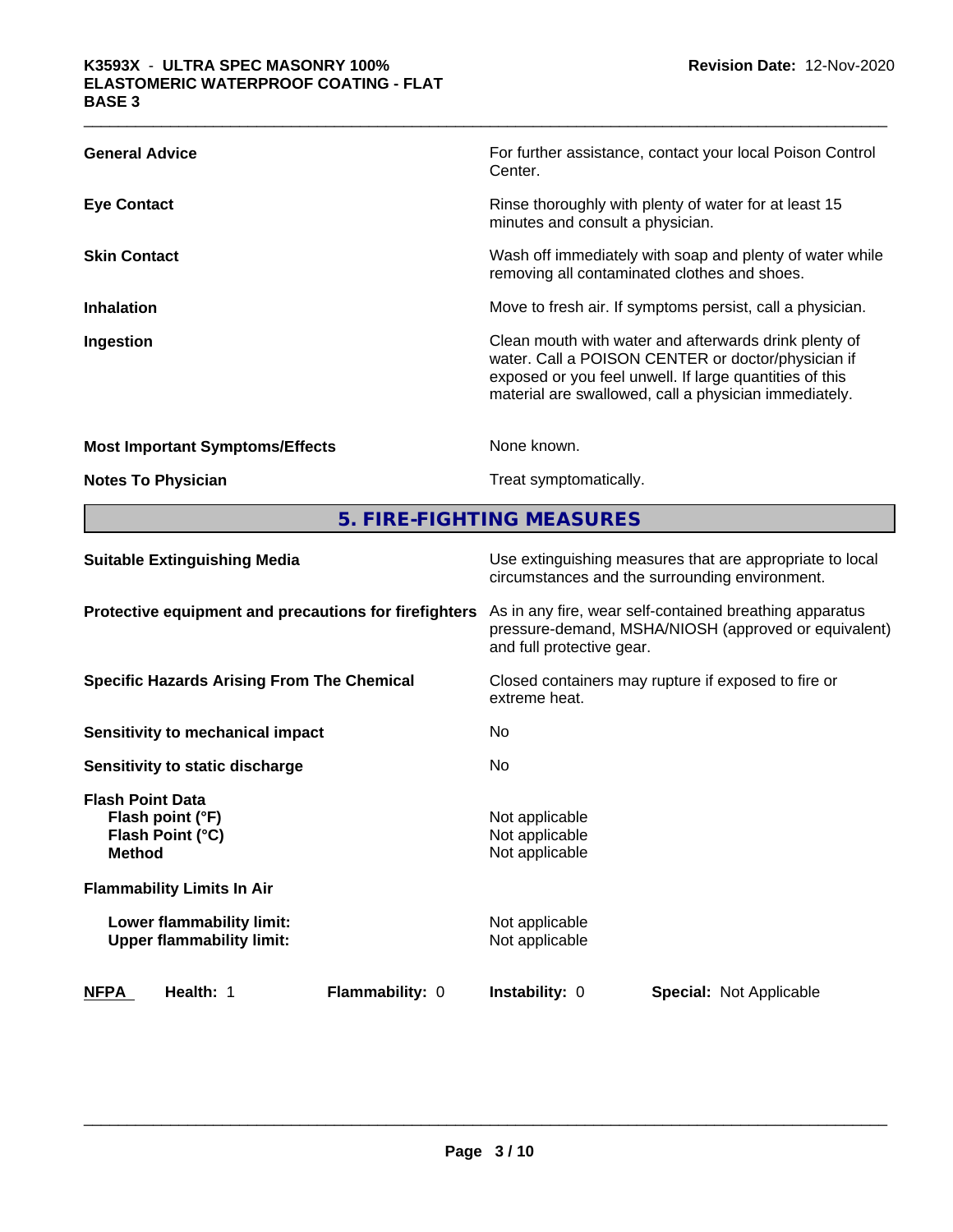#### **NFPA Legend**

- 0 Not Hazardous
- 1 Slightly
- 2 Moderate
- 3 High
- 4 Severe

*The ratings assigned are only suggested ratings, the contractor/employer has ultimate responsibilities for NFPA ratings where this system is used.*

*Additional information regarding the NFPA rating system is available from the National Fire Protection Agency (NFPA) at www.nfpa.org.*

#### **6. ACCIDENTAL RELEASE MEASURES**

#### **Personal Precautions Precautions** Avoid contact with skin, eyes and clothing. Ensure

**Other Information Discription Prevent further leakage or spillage if safe to do so.** 

**Environmental precautions** See Section 12 for additional Ecological Information.

**Methods for Cleaning Up Example 20 Soak** up with inert absorbent material. Sweep up and shovel into suitable containers for disposal.

#### **7. HANDLING AND STORAGE**

**Handling Handling Avoid contact with skin, eyes and clothing. Avoid breathing Handling Avoid breathing Avoid breathing** vapors, spray mists or sanding dust. In case of insufficient ventilation, wear suitable respiratory equipment.

**Storage Keep container tightly closed. Keep out of the reach of Keep** container tightly closed. Keep out of the reach of

#### **Incompatible Materials** Noinformation available

adequate ventilation.

**8. EXPOSURE CONTROLS/PERSONAL PROTECTION**

children.

#### **Exposure Limits**

| <b>Chemical name</b> | <b>ACGIH TLV</b>                                                                                                                              | <b>Alberta</b>                                 | <b>British Columbia</b>                                                                                | <b>Ontario</b>                                            | Quebec                                              |
|----------------------|-----------------------------------------------------------------------------------------------------------------------------------------------|------------------------------------------------|--------------------------------------------------------------------------------------------------------|-----------------------------------------------------------|-----------------------------------------------------|
| Nepheline syenite    | N/E                                                                                                                                           | N/E                                            | N/E                                                                                                    | 10 mg/m $3$ - TWA                                         | N/E                                                 |
| Titanium dioxide     | TWA: $10 \text{ mg/m}^3$                                                                                                                      | 10 mg/m $3 - TWA$                              | 10 mg/m $3$ - TWA<br>$3$ mg/m $3$ - TWA                                                                | 10 mg/m $3$ - TWA                                         | 10 mg/m $3$ - TWAEV                                 |
| Ethylene glycol      | STEL: 50 ppm vapor<br>fraction<br>STEL: $10 \text{ mg/m}^3$<br>inhalable particulate<br>matter, aerosol only<br>TWA: 25 ppm vapor<br>fraction | 100 mg/m $3$ - Ceiling                         | 10 mg/m $3$ - TWA<br>$20 \text{ mg/m}^3$ - STEL<br>100 mg/m <sup>3</sup> - Ceiling<br>50 ppm - Ceiling | 100 mg/m $3$ - Ceiling                                    | 50 ppm - Ceiling<br>127 mg/m <sup>3</sup> - Ceiling |
| Silica, mica         | TWA: $3 \text{ mg/m}^3$<br>respirable particulate<br>matter                                                                                   | $3$ mg/m <sup>3</sup> - TWA                    | $3$ mg/m <sup>3</sup> - TWA                                                                            | $3$ mg/m $3$ - TWA                                        | 3 mg/m <sup>3</sup> - TWAEV                         |
| Zinc oxide           | STEL: $10 \text{ mg/m}^3$<br>respirable particulate                                                                                           | $2 \text{ mg/m}^3$ - TWA<br>10 mg/m $3$ - STEL | $2 \text{ mg/m}^3$ - TWA<br>10 mg/m $3$ - STEL                                                         | $2$ mg/m <sup>3</sup> - TWA<br>$10 \text{ mg/m}^3$ - STEL | 10 mg/m $3$ - TWAEV<br>$5 \text{ mg/m}^3$ - TWAEV   |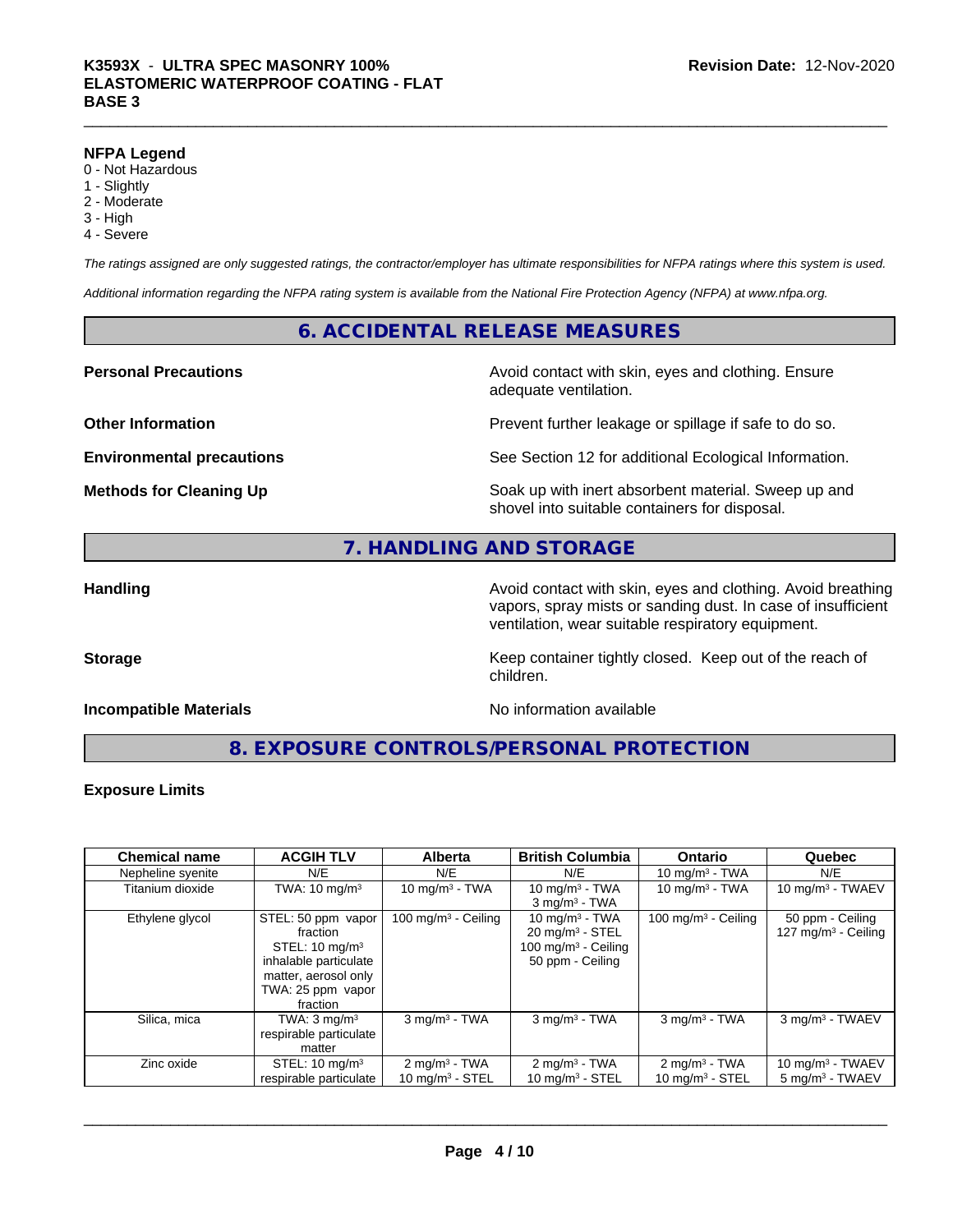| TWA: $2 \text{ mg/m}^3$<br>respirable particulate | matter |  | 10 mg/m $3 -$ STEV |
|---------------------------------------------------|--------|--|--------------------|
|                                                   |        |  |                    |
|                                                   |        |  |                    |
|                                                   | matter |  |                    |

#### **Legend**

ACGIH - American Conference of Governmental Industrial Hygienists Alberta - Alberta Occupational Exposure Limits British Columbia - British Columbia Occupational Exposure Limits Ontario - Ontario Occupational Exposure Limits Quebec - Quebec Occupational Exposure Limits N/E - Not established

# **Personal Protective Equipment**

**Engineering Measures Ensure adequate ventilation, especially in confined areas.** 

**Eye/Face Protection Safety glasses with side-shields. Skin Protection Protection Protective gloves and impervious clothing. Respiratory Protection In operations where exposure limits are exceeded, use a** NIOSH approved respirator that has been selected by a technically qualified person for the specific work conditions.

**Hygiene Measures Avoid contact with skin, eyes and clothing. Remove and Avoid contact with skin, eyes and clothing. Remove and Avoid contact with skin, eyes and clothing. Remove and** wash contaminated clothing before re-use. Wash thoroughly after handling.

#### **9. PHYSICAL AND CHEMICAL PROPERTIES**

**Appearance** liquid **Odor** little or no odor **Odor Threshold** No information available **Density (Ibs/gal)** 10.35 - 10.45<br> **Specific Gravity** 1.24 - 1.26 **Specific Gravity pH** No information available **Viscosity (cps)** No information available in the Viscosity (cps) **Solubility(ies)** No information available **Water solubility** No information available **Evaporation Rate No information available No information available Vapor pressure** No information available in the North American Monte available in the North American available **Vapor density No information available No** information available **Wt. % Solids** 45 - 55 **Vol. % Solids** 35 - 45 **Wt. % Volatiles** 45 - 55 **Vol. % Volatiles** 55 - 65 **VOC Regulatory Limit (g/L)** < 100 **Boiling Point (°F)** 212 **Boiling Point (°C)** 100 **Freezing point (°F)** 32 **Freezing Point (°C)** 0 **Flash point (°F)**  $\qquad \qquad$  Not applicable **Flash Point (°C)**  $\qquad \qquad$  Not applicable **Method** Not applicable **Flammability (solid, gas)** Not applicable **Upper flammability limit:** Not applicable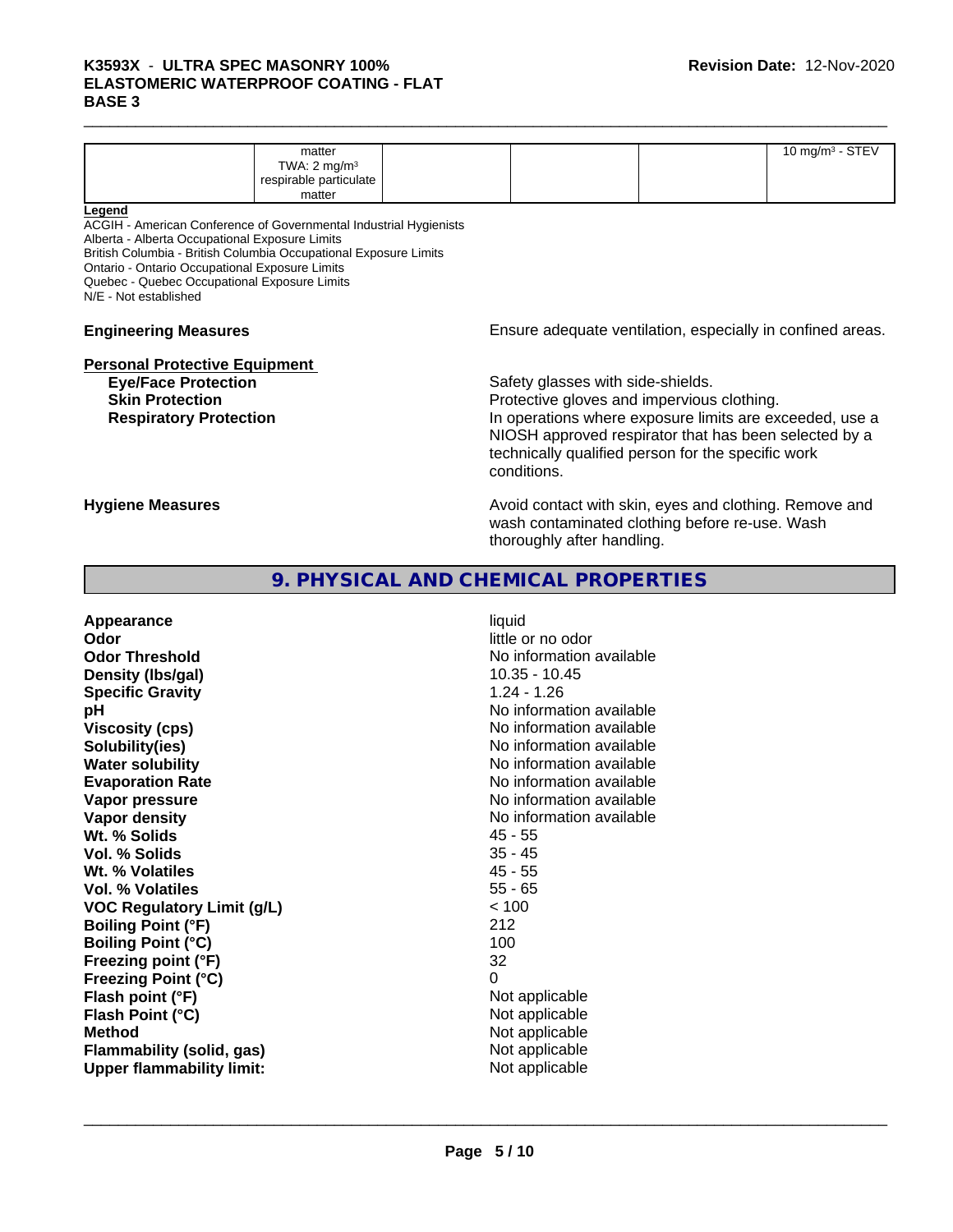**Lower flammability limit:**<br> **Autoignition Temperature (°F)**<br>
Mo information available Autoignition Temperature (°F)<br>
Autoignition Temperature (°C)<br>
No information available Autoignition Temperature (°C)<br>
Decomposition Temperature (°F)<br>
No information available **Decomposition Temperature (°F)**<br> **Decomposition Temperature (°C)**<br>
No information available<br>
No information available **Decomposition Temperature (°C) Partition coefficient** 

### **10. STABILITY AND REACTIVITY**

| <b>Reactivity</b>                         | Not Applicable                           |
|-------------------------------------------|------------------------------------------|
| <b>Chemical Stability</b>                 | Stable under normal conditions.          |
| <b>Conditions to avoid</b>                | Prevent from freezing.                   |
| <b>Incompatible Materials</b>             | No materials to be especially mentioned. |
| <b>Hazardous Decomposition Products</b>   | None under normal use.                   |
| <b>Possibility of hazardous reactions</b> | None under normal conditions of use.     |

### **11. TOXICOLOGICAL INFORMATION**

#### **Product Information Information on likely routes of exposure**

| <b>Principal Routes of Exposure</b>                                                                                                                                                                            | Eye contact, skin contact and inhalation.                                                                                                                                                               |
|----------------------------------------------------------------------------------------------------------------------------------------------------------------------------------------------------------------|---------------------------------------------------------------------------------------------------------------------------------------------------------------------------------------------------------|
| <b>Acute Toxicity</b><br><b>Product Information</b>                                                                                                                                                            | No information available                                                                                                                                                                                |
| Symptoms related to the physical, chemical and toxicological characteristics                                                                                                                                   |                                                                                                                                                                                                         |
| <b>Symptoms</b>                                                                                                                                                                                                | No information available                                                                                                                                                                                |
| Delayed and immediate effects as well as chronic effects from short and long-term exposure                                                                                                                     |                                                                                                                                                                                                         |
| Eye contact                                                                                                                                                                                                    | May cause slight irritation                                                                                                                                                                             |
| <b>Skin contact</b>                                                                                                                                                                                            | Substance may cause slight skin irritation. Prolonged or<br>repeated contact may dry skin and cause irritation.                                                                                         |
| <b>Inhalation</b><br>Ingestion                                                                                                                                                                                 | May cause irritation of respiratory tract.<br>May be harmful if swallowed. Ingestion may cause<br>gastrointestinal irritation, nausea, vomiting and diarrhea.<br>May cause adverse kidney effects.      |
| <b>Sensitization</b><br><b>Neurological Effects</b><br><b>Mutagenic Effects</b><br><b>Reproductive Effects</b><br><b>Developmental Effects</b><br><b>Target organ effects</b><br><b>STOT - single exposure</b> | No information available.<br>No information available.<br>No information available.<br>No information available.<br>No information available.<br>No information available.<br>No information available. |
|                                                                                                                                                                                                                |                                                                                                                                                                                                         |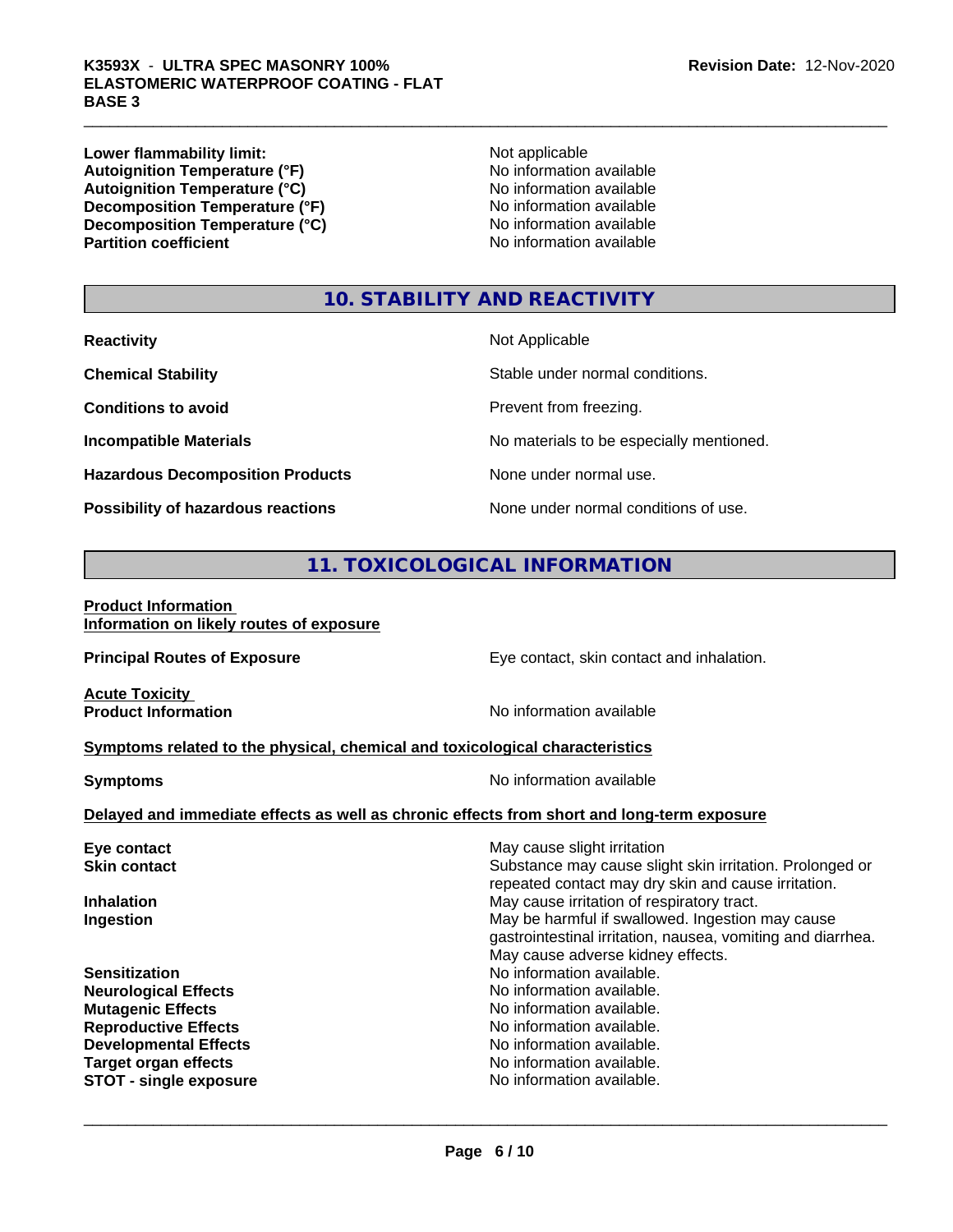## **STOT - repeated exposure and intervals are in the STOT - repeated exposure CONFICITY CONFICITY CONFICITY CONFICITY No** information available. **Aspiration Hazard Aspiration Hazard No information available.**

No information available.

**Numerical measures of toxicity**

**The following values are calculated based on chapter 3.1 of the GHS document**

#### **ATEmix (oral)** 23300 mg/kg

#### **Component Information**

| Chemical name                  | Oral LD50             | Dermal LD50                                    | Inhalation LC50 |
|--------------------------------|-----------------------|------------------------------------------------|-----------------|
| Titanium dioxide<br>13463-67-7 | $> 10000$ mg/kg (Rat) |                                                |                 |
| Ethylene glycol<br>107-21-1    | $= 4700$ mg/kg (Rat)  | $= 10600$ mg/kg (Rat) = 9530 µL/kg<br>(Rabbit) |                 |
| Zinc oxide<br>1314-13-2        | $>$ 5000 mg/kg (Rat)  |                                                |                 |
| Diphenyl ketone<br>119-61-9    | $> 10$ g/kg (Rat)     | $=$ 3535 mg/kg (Rabbit)                        |                 |

#### **Chronic Toxicity**

#### **Carcinogenicity**

*The information below indicateswhether each agency has listed any ingredient as a carcinogen:.*

| <b>Chemical name</b> | <b>IARC</b>                    | <b>NTP</b> |
|----------------------|--------------------------------|------------|
|                      | 2B - Possible Human Carcinogen |            |
| Titanium dioxide     |                                |            |
|                      | 2B - Possible Human Carcinogen |            |
| Diphenyl ketone      |                                |            |

• Although IARC has classified titanium dioxide as possibly carcinogenic to humans (2B), their summary concludes: "No significant exposure to titanium dioxide is thought to occur during the use of products in which titanium dioxide is bound to other materials, such as paint."

#### **Legend**

IARC - International Agency for Research on Cancer NTP - National Toxicity Program OSHA - Occupational Safety & Health Administration

**12. ECOLOGICAL INFORMATION**

#### **Ecotoxicity Effects**

The environmental impact of this product has not been fully investigated.

#### **Product Information**

#### **Acute Toxicity to Fish**

No information available

#### **Acute Toxicity to Aquatic Invertebrates**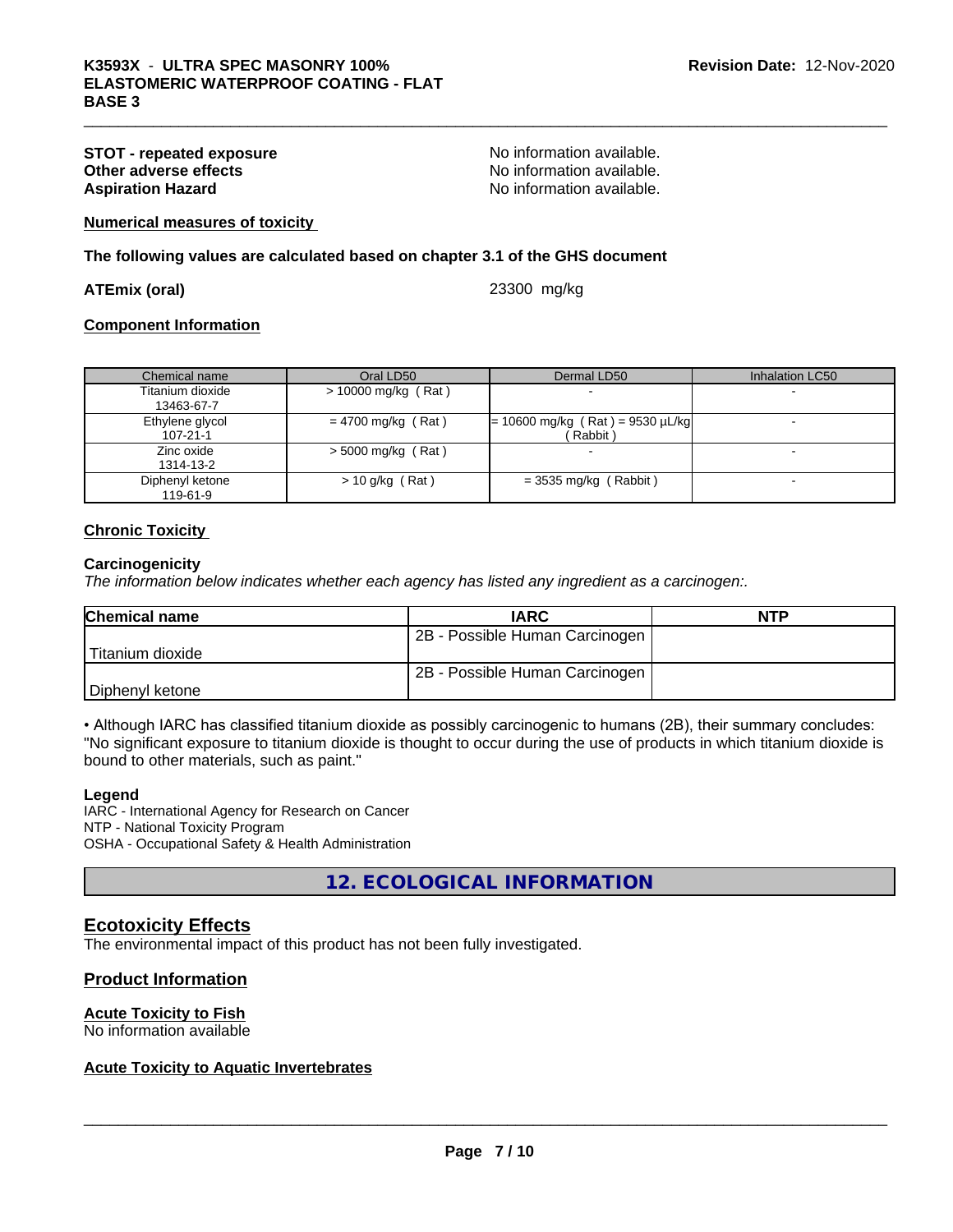No information available

#### **Acute Toxicity to Aquatic Plants**

No information available

#### **Persistence / Degradability**

No information available.

#### **Bioaccumulation**

There is no data for this product.

#### **Mobility in Environmental Media**

No information available.

#### **Ozone**

No information available

#### **Component Information**

#### **Acute Toxicity to Fish**

Titanium dioxide  $LC50: > 1000$  mg/L (Fathead Minnow - 96 hr.) Ethylene glycol LC50: 8050 mg/L (Fathead Minnow - 96 hr.)

#### **Acute Toxicity to Aquatic Invertebrates**

No information available

#### **Acute Toxicity to Aquatic Plants**

No information available

**13. DISPOSAL CONSIDERATIONS**

**Waste Disposal Method Dispose of in accordance with federal, state, provincial,** and local regulations. Local requirements may vary, consult your sanitation department or state-designated environmental protection agency for more disposal options.

#### **14. TRANSPORT INFORMATION**

**TDG** Not regulated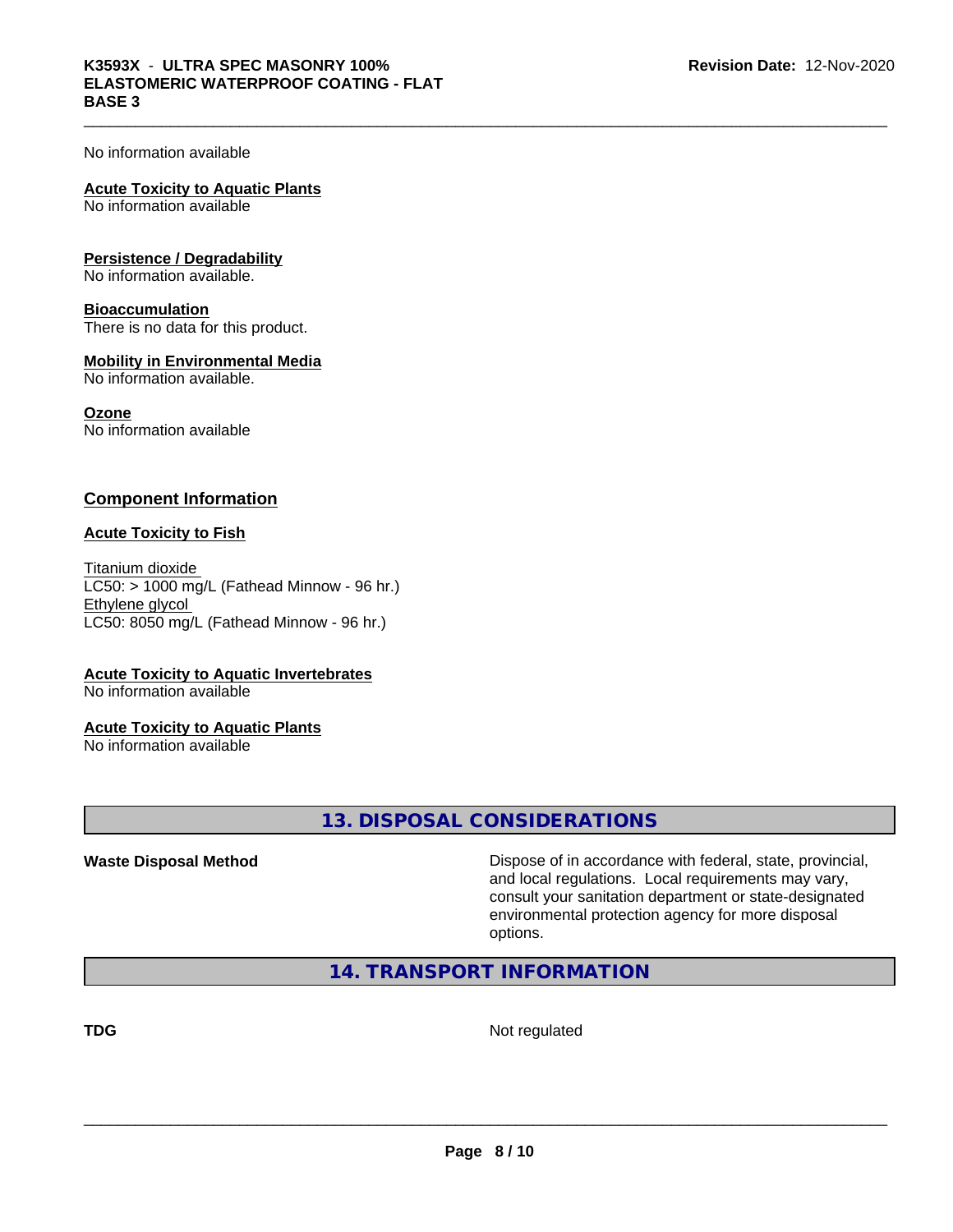**ICAO / IATA** Not regulated

**IMDG / IMO** Not regulated

#### **15. REGULATORY INFORMATION**

#### **International Inventories**

| TSCA: United States | Yes - All components are listed or exempt. |
|---------------------|--------------------------------------------|
| DSL: Canada         | Yes - All components are listed or exempt. |

#### **National Pollutant Release Inventory (NPRI)**

#### **NPRI Parts 1- 4**

This product contains the following Parts 1-4 NPRI chemicals:

| <b>Chemical name</b> | ~AS No.<br>uno  | Weight-% | <b>NPRI Parts</b><br>1. 4 |  |
|----------------------|-----------------|----------|---------------------------|--|
| Ethylene glycol      | ີດ4<br>107-21-1 | 5%       | ∟ıstec<br>.               |  |

#### **NPRI Part 5**

This product contains the following NPRI Part 5 Chemicals:

*None*

#### **WHMIS Regulatory Status**

This product has been classified in accordance with the hazard criteria of the Hazardous Products Regulations (HPR) and the SDS contains all the information required by the HPR.

| 16. OTHER INFORMATION |               |                        |                      |        |  |
|-----------------------|---------------|------------------------|----------------------|--------|--|
| HMIS -                | Health: $1^*$ | <b>Flammability: 0</b> | <b>Reactivity: 0</b> | PPE: - |  |

#### **HMIS Legend**

- 0 Minimal Hazard
- 1 Slight Hazard
- 2 Moderate Hazard
- 3 Serious Hazard
- 4 Severe Hazard
- \* Chronic Hazard

X - Consult your supervisor or S.O.P. for "Special" handling instructions.

*Note: The PPE rating has intentionally been left blank. Choose appropriate PPE that will protect employees from the hazards the material will present under the actual normal conditions of use.*

*Caution: HMISÒ ratings are based on a 0-4 rating scale, with 0 representing minimal hazards or risks, and 4 representing significant hazards or risks. Although HMISÒ ratings are not required on MSDSs under 29 CFR 1910.1200, the preparer, has chosen to provide them. HMISÒ ratings are to be used only in conjunction with a fully implemented HMISÒ program by workers who have received appropriate HMISÒ training. HMISÒ is a registered trade and service mark of the NPCA. HMISÒ materials may be purchased exclusively from J. J. Keller (800) 327-6868.*